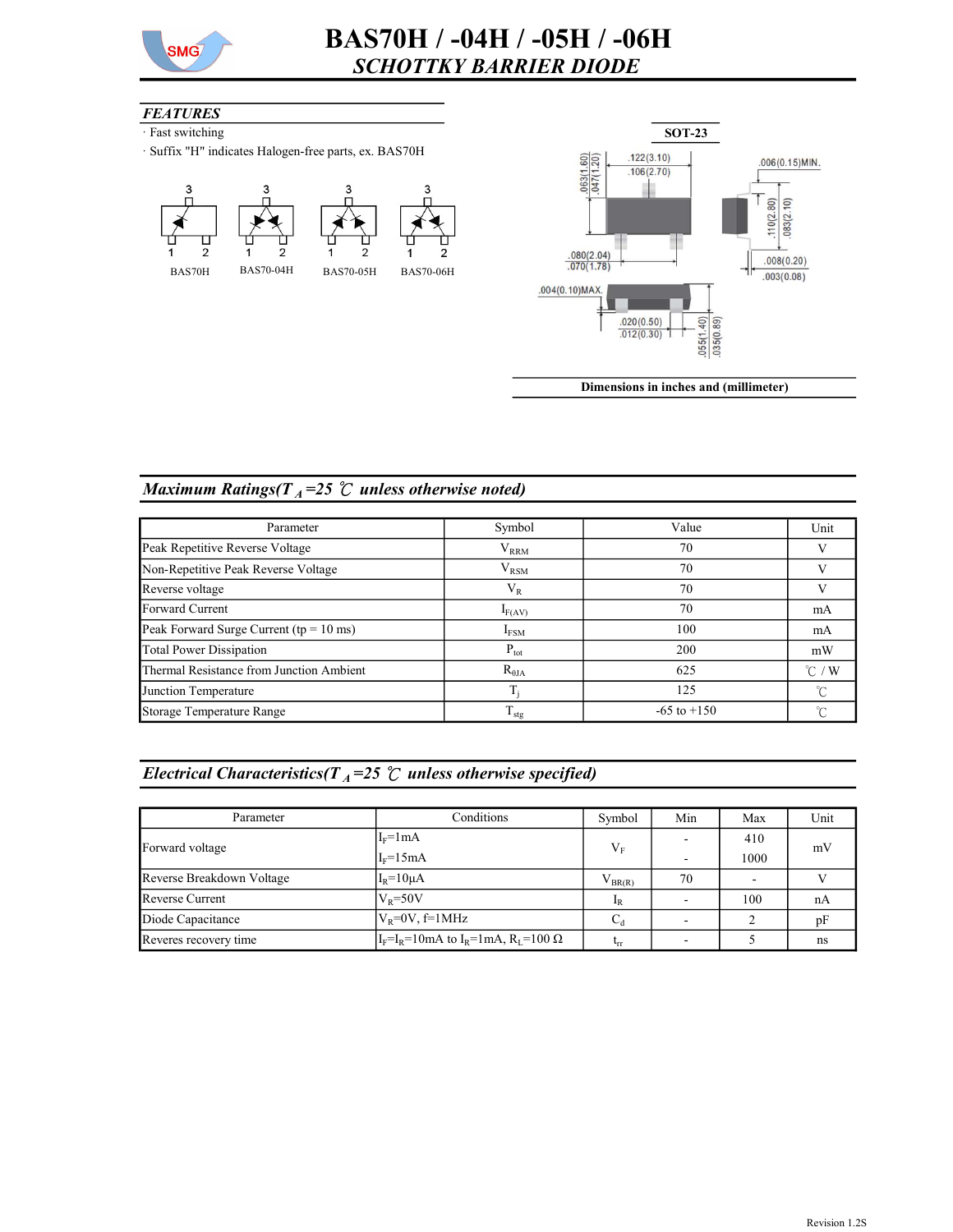

# RATINGS AND CHARACTERISTIC CURVES

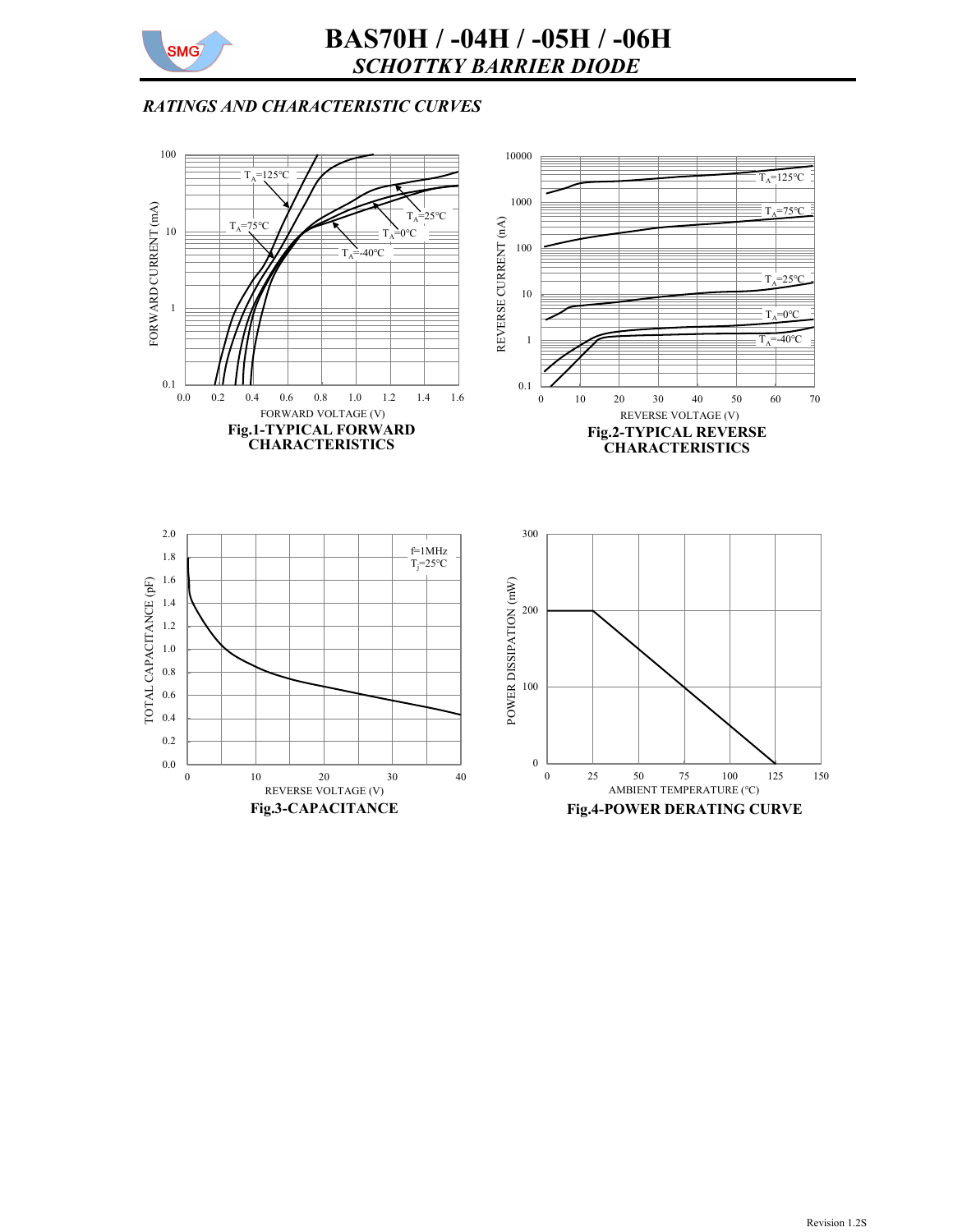

## TAPE & REEL SPECIFICATION



| <b>Item</b>            | <b>Symbol</b> | $SOT-23$          |
|------------------------|---------------|-------------------|
| Carrier width          | $A_0$         | $3.20 \pm 0.10$   |
| Carrier length         | $B_0$         | $2.80 \pm 0.10$   |
| Carrier depth          | $K_0$         | $1.55 \pm 0.10$   |
| Sprocket hole          | d             | $1.50 \pm 0.10$   |
| Reel outside diameter  | D             | $178.00 \pm 2.00$ |
| Feed hole width        | $D_0$         | $13.00 \pm 0.50$  |
| Reel inner diameter    | $D_1$         | MIN. 50.00        |
| Sprocke hole position  | Е             | $1.75 \pm 0.10$   |
| Punch hole position    | F             | $3.50 \pm 0.10$   |
| Sprocke hole pitch     | $P_0$         | $4.00 \pm 0.10$   |
| Punch hole pitch       | $P_1$         | $4.00 \pm 0.10$   |
| Embossment center      | $P_2$         | $2.00 \pm 0.10$   |
| Overall tape thickness | T             | MAX. 0.60         |
| Tape width             | W             | $8.00 \pm 0.30$   |
| Reel width             | W1            | <b>MAX.</b> 10.00 |

#### ORDER INFORMATION

|  | Reel Size |       |
|--|-----------|-------|
|  | 711       | 3,00C |

#### MARKING CODE

| Part Number      | Marking Code |
|------------------|--------------|
| BAS70H           | 73           |
| <b>BAS70-04H</b> | 74           |
| <b>BAS70-05H</b> | 75           |
| <b>BAS70-06H</b> | 76           |